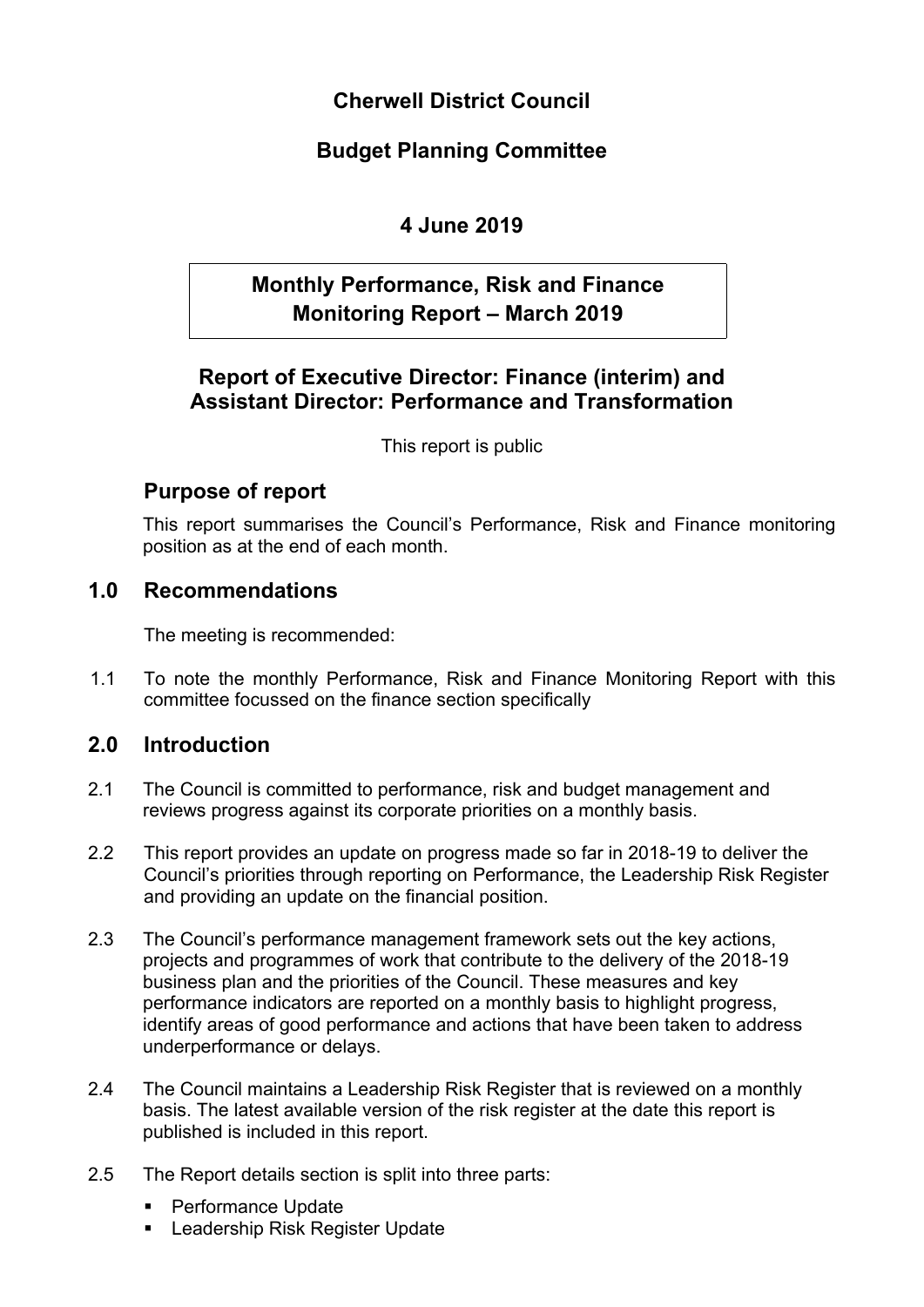- Finance Update
- 2.6 There are four appendices to this report:
	- Appendix 1 2018/19 Business Plan
	- Appendix 2 Monthly Performance Report
	- Appendix 3 Leadership Risk Register
	- Appendix 4 Capital Programme
	- Appendix 5 Cherwell Annual Report 2018/19

### **3.0 Report Details**

### **Performance Update**

- 3.1 The Council's performance management framework sets out the key actions, projects and programmes of work that contribute to the delivery of the 2018-19 business plan (see Appendix 1) and the priorities of the Council.
- 3.2 The 2018-19 business plan set out three strategic priorities:
	- **Protected, Green and Clean;**
	- **FI** Thriving Communities and Wellbeing:
	- **District of Opportunity and Growth.**
- 3.3 This report provides a summary of the Council's performance in delivering against each strategic priority. To measure performance a 'traffic light' system is used. Where performance is on or ahead of target it is rated green, where performance is slightly behind the target it is rated amber. A red rating indicated performance is off target.

| Colour       | Symbol | <b>Meaning for Joint Business Plan</b><br><b>Measures</b> | <b>Meaning for Joint Key Performance</b><br><b>Measures (KPIs)</b> |
|--------------|--------|-----------------------------------------------------------|--------------------------------------------------------------------|
| <b>Red</b>   |        | Significantly behind schedule                             | Worse than target by more than 10%.                                |
| <b>Amber</b> |        | Slightly behind schedule                                  | Worse than target by up to 10%.                                    |
| Green        |        | Delivering to plan                                        | Delivering to target or ahead of it.                               |

#### Priority: Protected, Green and Clean

3.4 The Council is committed to protecting the natural environment and ensuring the character of the district is preserved and enhanced. Our commitment included working to ensure the district has high standards of environmental cleanliness and greater waste and recycling services. Maintaining the district as a low crime area is another key part of this priority and the Council is committed to working in partnership to deliver against this objective.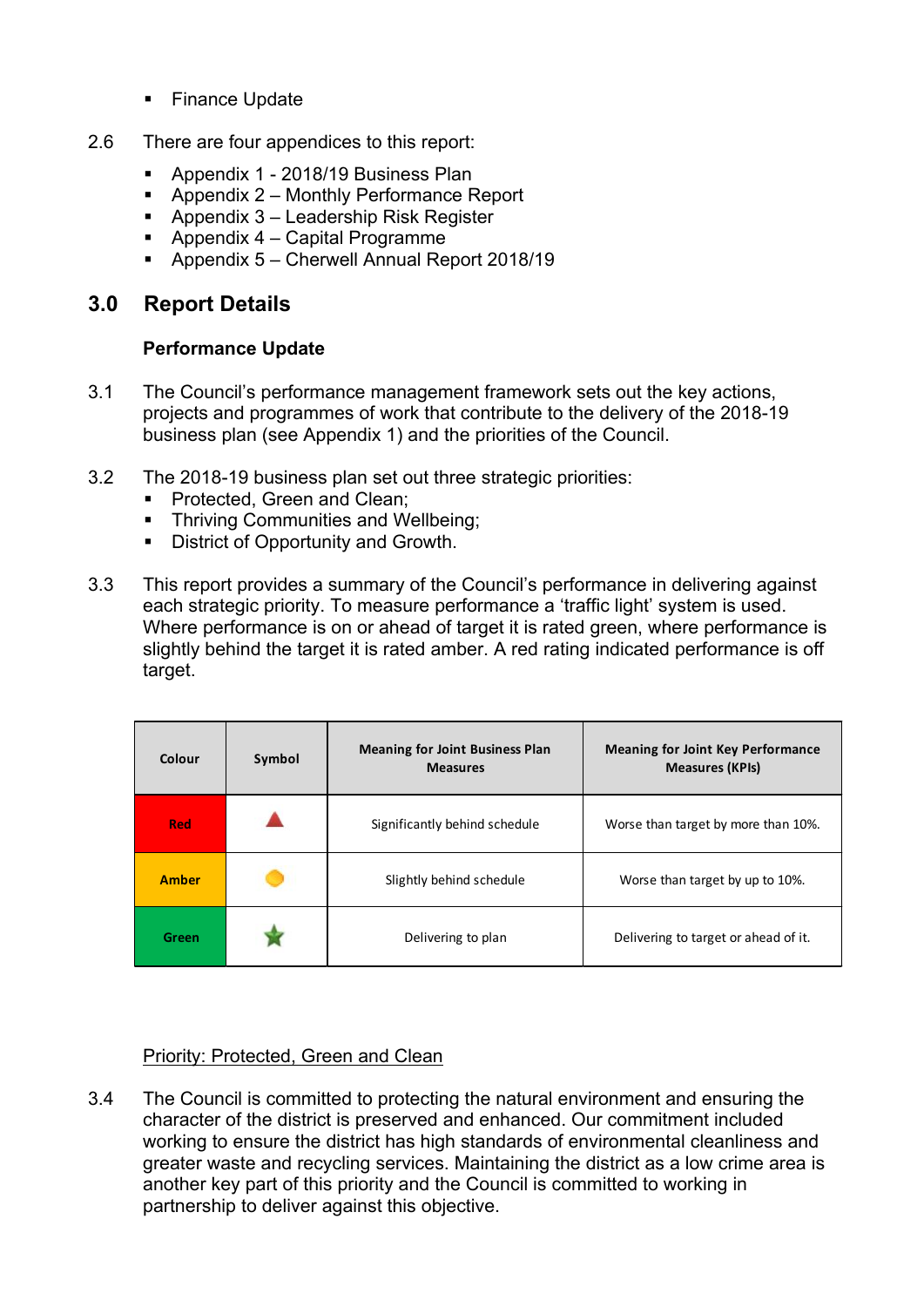3.5 Overview of our performance against this strategic priority:



#### **Waste Collection services** have run well throughout the

year. The recycling rates are slightly behind where they were hoped to be.



However, this is largely due to lower garden waste tonnages during the summer following fine weather and continual change in the make-up of the dry recycling waste (less paper present). Customer satisfaction is still high. Cost of collection has been higher largely due to world commodity prices being lower.

**Online Bulky waste collections** are proving to be popular, **92%** of customers were

'very satisfied' with the collection and a huge **99%** of customers 'would recommend the service to friends and family' during March 2019.

We will be promoting this online service further along with awareness of disposing waste sensibly over the next few months.



### **The Cherwell Community Wardens** have focused on the

public parks within the district, providing a visible presence in order to deter anti-social behaviour and help improve confidence in the parks as safe places. The Licensing Team maintains a focus on ensuring continue to assess and review the mandatory safeguarding awareness training for taxi licence applicants to ensure that it is training ahead of being issued with a licence.

**Protecting the Built heritage** is reporting as delivering to plan. All 60 conservation areas in the district now have an appraisal and management plan, the4 following have been completed as part of this year's plan:- Stratton Audley, Somerton, Ardley, Balscote and Duns Tew.

#### Priority: Thriving Communities and Wellbeing

- 3.6 The Council is committed to supporting our communities to thrive and to promoting the wellbeing of our residents. This priority includes supporting health and wellbeing, improving leisure facilities and delivering leisure activities and working in partnership with voluntary organisations to deliver services in a manner that safeguards children, young people and vulnerable adults. Another key aspect of this priority is preventing homelessness, the delivery of affordable housing and improving the condition of residential properties.
- 3.7 Overview of our performance against this strategic priority:

**Health & Wellbeing** across the district is encouraging residents to participate in active and healthy lifestyles – the focus continues, and progress is being made in both project work and capital plans to make this easier. The Diabetes programme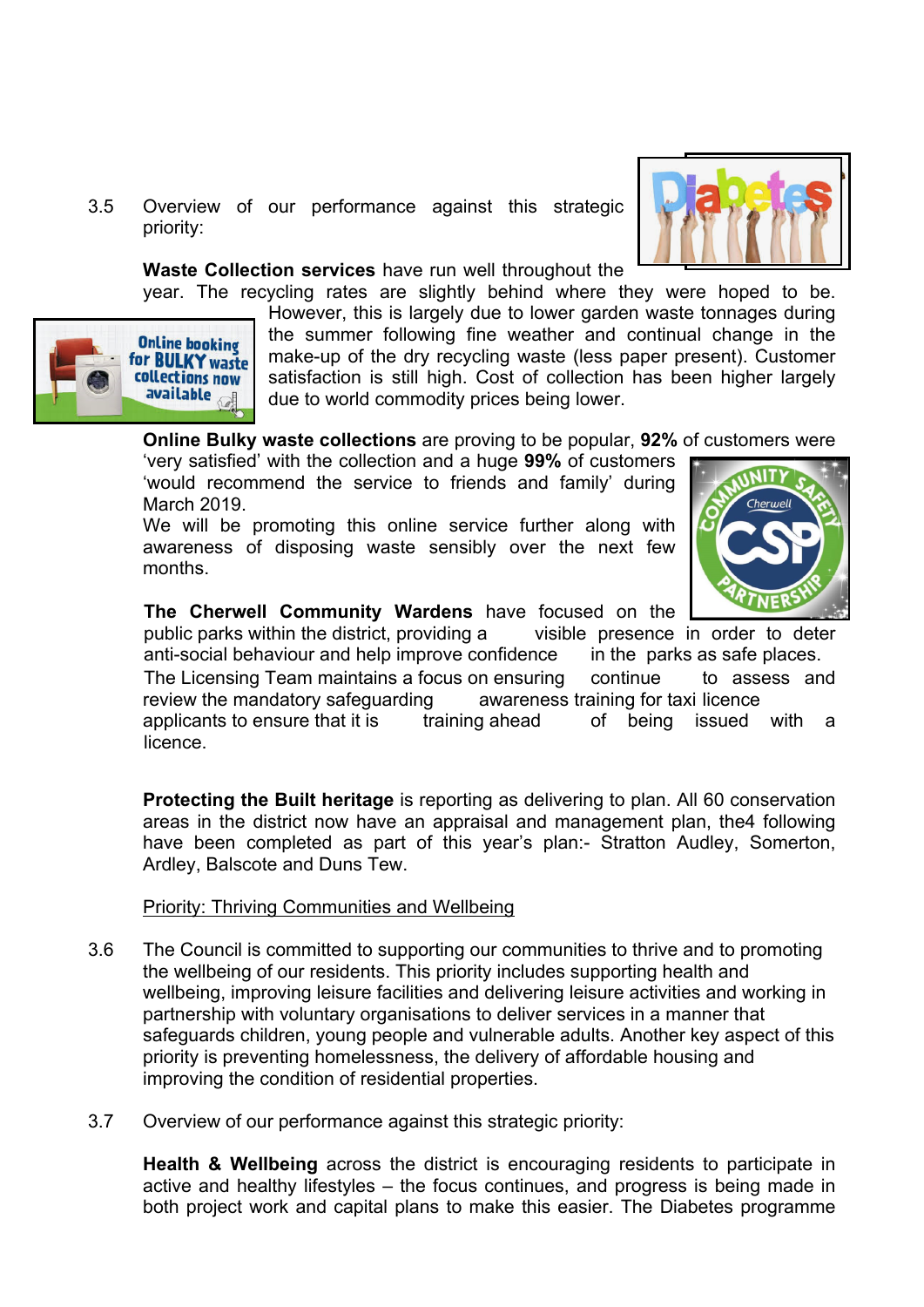

currently has 457 people signed up and the FAST Programme operating in Banbury has 172 families signed up.

**Homeless prevention** is reporting as delivering to plan with the review of the self-help materials which has started. We are consolidating the information on to the website and

ensuring it is accessible and easy to use. Shelter have advised they will issue the Health Check report by the end of April. Across the Cherwell district the prevention and relief rates for homelessness have remained at around 30%. This means we are able to sustain housing or rehouse people before they progress to a full homelessness duty.

Homechoice (the housing register) is the main route to rehousing for homeless households and other households in housing need with 754 properties being let during this year.



**Safeguarding the vulnerable** is delivering to plan. We continue to take our responsibilities for Safeguarding very seriously and have excellent processes in place to assure the safeguarding Boards. In 2019 there will be a focus on training Domestic Abuse champions as well as Mental Health First Aiders.

Community Safety Partnerships will continue to work on robust plans to reduce the impact of criminals on residents especially the more vulnerable, children and young people.

### Priority: District of Opportunity and Growth

- 3.8 The Council is committed to developing the local economy, promoting inward investment and delivering sustainable growth. This priority also contributes towards making great places to live, work, visit and invest through economic development and working in partnership to deliver strategic transport infrastructure projects.
- 3.9 Overview of our performance against this strategic priority:

**Our development at Gardeners Close** in Bicester now has 24 completions with 2 more due in early April. We have also successfully completed the conversion of the two ground floor units for the family with the child with a life changing illness and they have now moved into their new home.

**Delivery of the masterplans for the key Economic Centres** has seen another successful Banbury Job Fair which attracted 26 employers and support agencies serving



175 visitors. The team received 100% satisfaction from respondents to the feedback survey.

As part of the Cherwell Industrial Strategy analysis of the staff workshop outcomes and further research is happening to develop the strategy and awareness further. The Young Enterprise Area Final has seen the team supporting this showcase event demonstrating the development of young people's work readiness skills.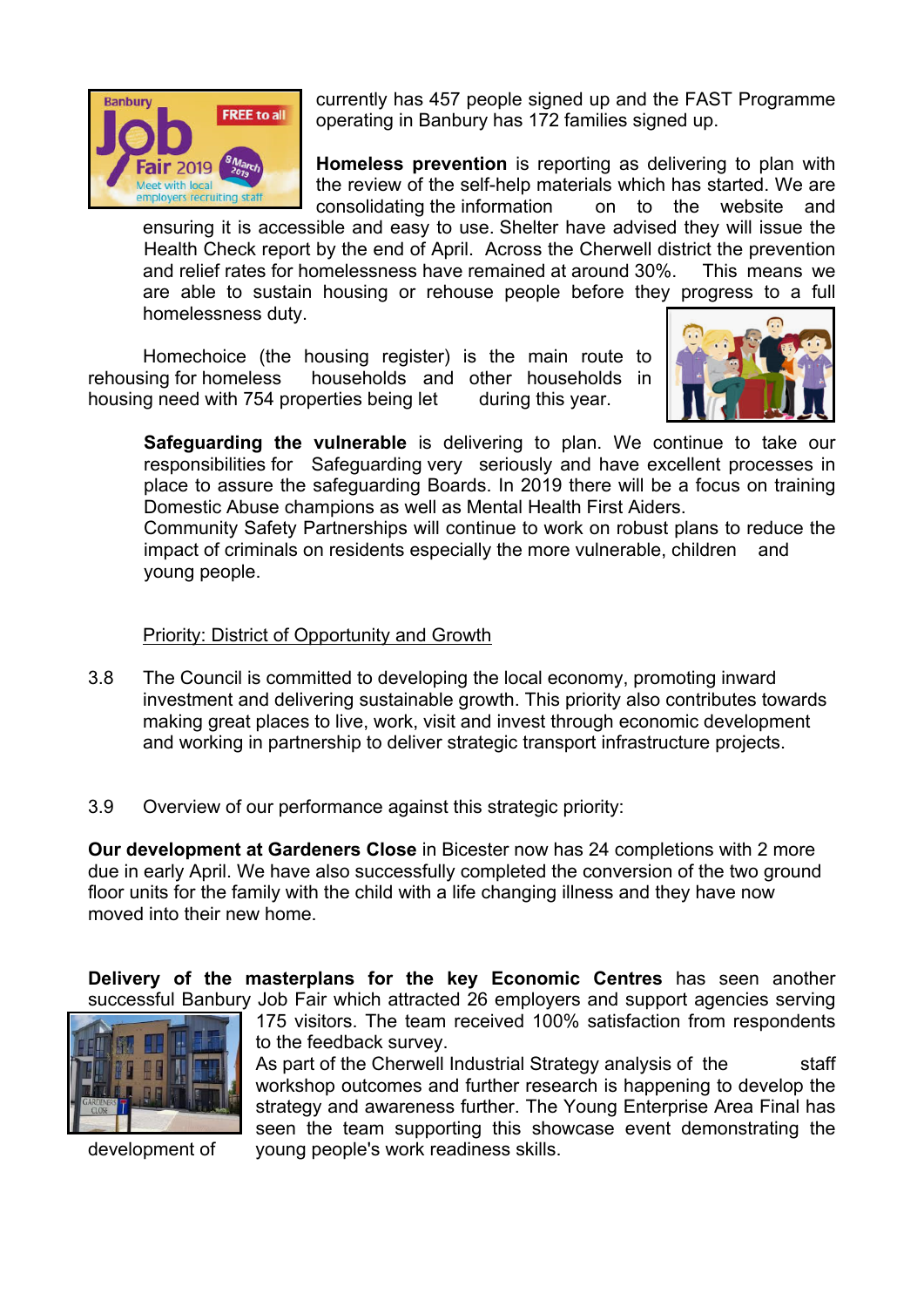**Delivery of the Local Plan** - The public hearings for the Partial Review of the Local Plan took place in February 2019. Officers are now awaiting the Planning Inspector's initial observations including his advice on points of principle, whether further work is required by the Council and whether the Inspector will proceed to writing his full report. Prior to providing his observations, the Inspector is inviting comments from representors on information submitted by the Council during and following the hearings.

The dates for the Hearings into the Local Plan are the 2 weeks beginning June 10 2019. The Council awaiting the detailed timetable that will establish the topics and precise dates for discussion.

#### Summary of Performance

3.10 The Council reports on performance against 20 joint business plan measures and 12 key performance indicators on a monthly basis. Performance for this month is summarised in the table below. The full details, including commentary against each measure and key performance indicator can be found in Appendix 2.

| <b>Business Plan Measures and Key Performance Indicators (32)</b> |                     |              |       |            |      |  |
|-------------------------------------------------------------------|---------------------|--------------|-------|------------|------|--|
| <b>Status</b>                                                     | <b>Description</b>  | <b>March</b> | $\%$  | <b>YTD</b> | $\%$ |  |
| Green                                                             | On target           | 32           | 100%  | 31         | 97%  |  |
| Amber                                                             | Slightly off target |              | $0\%$ |            | 3%   |  |
| Red                                                               | Off target          |              | 0%    |            | 0%   |  |

Highlights of the overall performance for the end of year 2018/2019 can be found on Appendix 5 (Cherwell Annual Report 2018/19).

### 3.11 **Spotlight on: Public Art / Arts Development**

The objectives of the Public arts and development elements of the Communities Team are around

- $\checkmark$  Promoting an Arts Development service to improve residents lived experience and sustain Community Engagement
- $\checkmark$  Public Art services to animate new developments and add to their distinctiveness through a place shaping approach.



Improving the quality of the public realm

Kidlington Parish Council celebrated a unique episode in their local history through the commissioning of a new landmark artwork by Artist Tony Davies, using s106 money generated from 2 commercial developments in the village. 'Rosie the Elephant and Friends' commemorates the short-lived zoo that operated in

Kidlington in the 1930's and was created by Artist Tony Davies using mild steel and wire mesh.

The life-sized elephant is depicted being led by a monkey, with a crane riding its back. A fourth element to the sculpture was devised with involvement from local secondary students, who tried their hand at wire sculpture and generated ideas for a separate figure to interact with the main sculpture to create a visual narrative.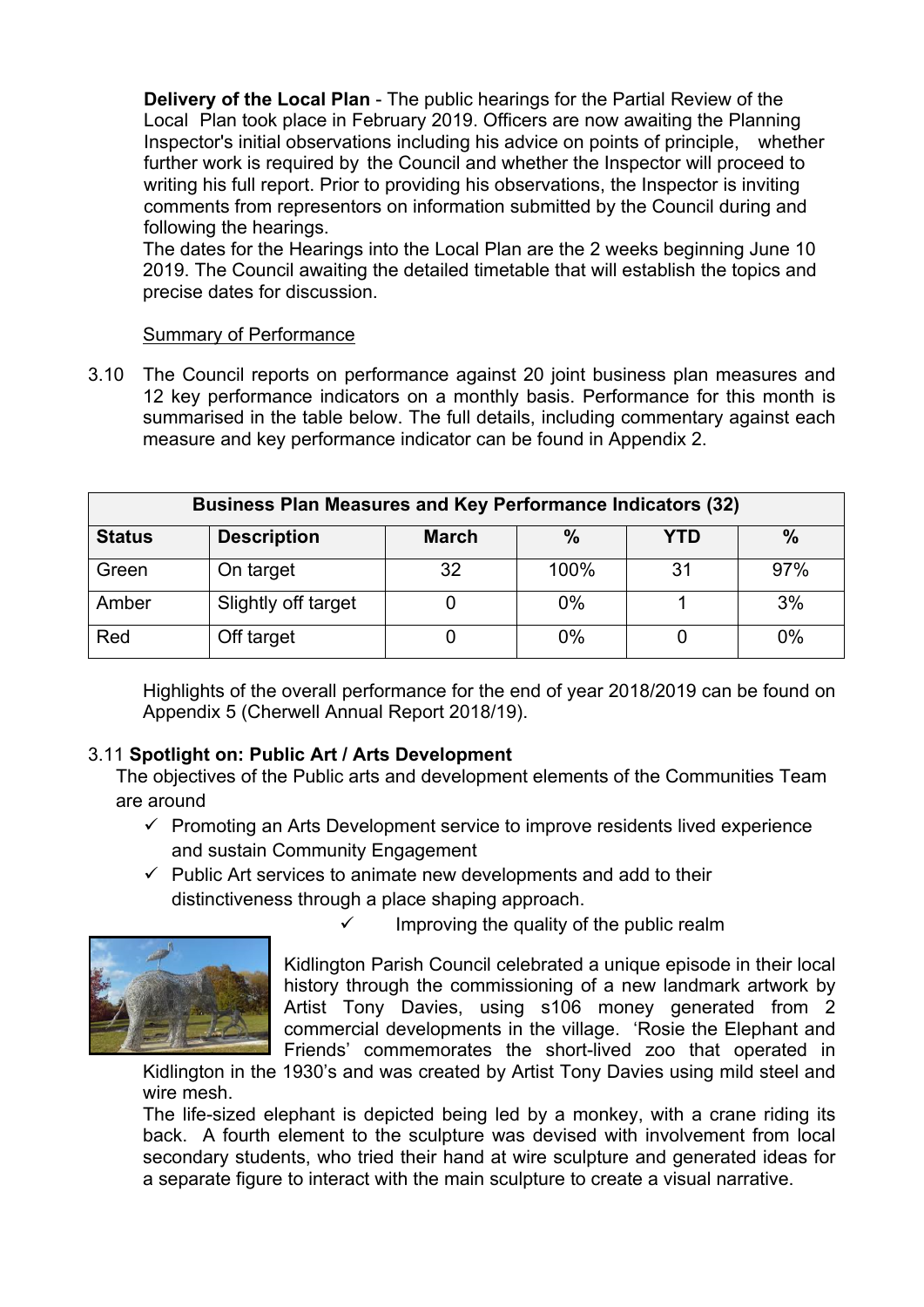This Public Artwork was very successful in boosting local pride of place through the creation of a unique gateway feature and promoting a shared sense of identity among many residents. All former reference to the 'Sainsbury roundabout' at Kidlington in traffic reports and directions has now firmly been replaced by the much more colourfully named 'Rosie's Roundabout'.

**Kingsmere Public Art** - Suzanne O'Driscoll's artwork for Kingsmere is being used and enjoyed by the community. The large' pavilion' marks a central meeting place in front of the Community Centre and the smaller 'Umbrella' is on the corner of the site. Both designs reference the flora and fauna



such as the skylarks that children saw when walking across the previously undeveloped land to the new school.

Workshops at the school with the artist enabled the school children to understand how the work came to be made and they made their own maquettes of the work using paper cut out and models.

**Arts Development Community Engagement** – The objectives of Arts Development within the Communities Team are around:-

- $\checkmark$  Using arts & cultural activities to engage and strengthen communities and improve health & wellbeing across the district
- $\checkmark$  NOxCEP (North Oxfordshire Cultural Education Partnership) in place and schools engaged

North Oxfordshire Cultural Education Partnership (NOxCEP) - The Cultural Education Partnership is being managed by Communities –Arts with an overall theme of 'Wellbeing' through engagement in arts activity. The proposed programme has raised £20K from Arts Council for the Schools Connect activity linking 11 schools with arts organisations on order to enrich curriculums for staff and inspire pride and ambition amongst hundreds of young people. At present 4 primary in Bicester and 7 in Banbury (including North Oxon Academy and Wykham Park) are involved. Arts Awards Advisors, 26 dedicated staff and arts organisations in all, have been trained to deliver and guide children towards achieving this qualification moderated by Trinity College.

Projects are being devised that will take place this year to enable the schools to embed high quality arts activity into their school and maintain an Arts Mark status. A partnership programme with Oxford City has just raised a further £58K to develop the growth and governance of this programme.

#### **Taking Part initiatives delivered across the district**



This year 'Taking Part' continued to support a couple of key regular group sessions with match funding to enable their groups to continue to meet for weekly sessions – Dance for Parkinsons and Dance yourself Fit, both based in Banbury. Another previous recipient 'Singing for Wellbeing' has now established itself as self-sustaining. The Pop Up Craft Café, run by artist Tom Cross and in partnership

with Sanctuary Housing, continued to run regular sessions in Penrose Close and East Street for older vulnerable residents at risk of social isolation. These session have gone from weekly to fortnightly in frequency, encouraging residents to continue to meet independently in between. Tom has also booked guest Artists from the Taking Part menu to help add more choice and variety to the sessions he has worked to establish.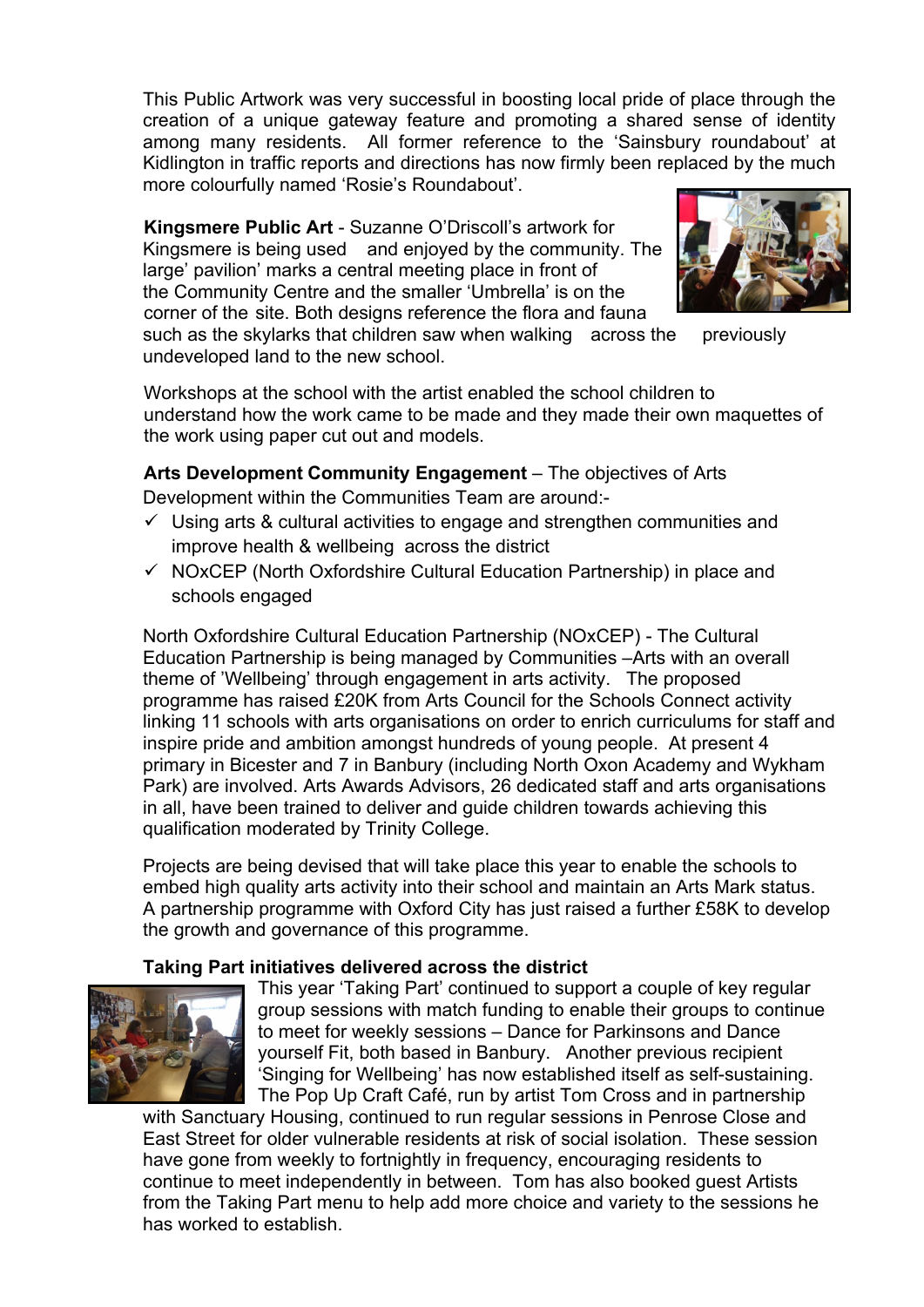### **Risk Update**

- 3.12 The Council maintains a Joint Leadership Risk Register that is reviewed on a monthly basis. The latest available version of the risk register at the date this report is published is included in this report.
- 3.13 The heat map below shows the overall position of all risks contained within the Leadership Risk Register.

|        | <b>Risk Scorecard - Residual Risks</b> |             |                                                                     |                    |                 |     |  |
|--------|----------------------------------------|-------------|---------------------------------------------------------------------|--------------------|-----------------|-----|--|
|        |                                        | Probability |                                                                     |                    |                 |     |  |
|        |                                        | 1 - Remote  | 2 - Unlikely<br>4 - Probable<br>5 - Highly Probable<br>3 - Possible |                    |                 |     |  |
|        | 5 - Catastrophic                       |             |                                                                     | L <sub>09</sub>    |                 |     |  |
|        | 4 - Major                              |             | L04, L10, L12                                                       | L07, L11           | L <sub>15</sub> |     |  |
| Impact | 3 - Moderate                           |             |                                                                     | L01, L02, L05, L14 | LO3, LO6, LO8   | L13 |  |
|        | 2 - Minor                              |             |                                                                     |                    |                 |     |  |
|        | 1 - Insignificant                      |             |                                                                     |                    |                 |     |  |

3.14 The table below provides an overview of changes made to the Leadership Risk Register during the past month. Any significant changes since the publication of the report will be reported verbally at the meeting.

| <b>Leadership Risk</b>                                               | <b>Score</b>      | <b>Direction</b>  | <b>Latest Update</b>                                                      |
|----------------------------------------------------------------------|-------------------|-------------------|---------------------------------------------------------------------------|
| <b>L01 Financial Resilience</b>                                      | 9 Low risk        | $\leftrightarrow$ | Reviewed, mitigating actions and                                          |
|                                                                      |                   |                   | comments updated.                                                         |
| LO2 Statutory functions                                              | 9 Low risk        | $\leftrightarrow$ | Reviewed, no changes.                                                     |
| LO3 Lack of management Capacity                                      | 12 Medium<br>risk | $\leftrightarrow$ | Reviewed, no changes.                                                     |
| L04 Local Plan                                                       | 8 Low risk        | $\leftrightarrow$ | Reviewed, control assessment, mitigating<br>actions and comments updated. |
| <b>LO5</b> Business Continuity                                       | 9 Low risk        | $\leftrightarrow$ | Reviewed, comments updated.                                               |
| <b>LO6 Partnering</b>                                                | 12 Medium<br>risk | $\leftrightarrow$ | Reviewed, no changes.                                                     |
| <b>LO7</b> Emergency Planning                                        | 12 Medium<br>risk | $\leftrightarrow$ | Reviewed comments updated.                                                |
| LO8 Health & Safety                                                  | 12 Medium<br>risk | $\leftrightarrow$ | Reviewed, risk manager, mitigating actions<br>and comments updated.       |
| L09 Cyber Security                                                   | 15 Medium<br>risk | $\leftrightarrow$ | Reviewed, Mitigating Actions updated.                                     |
| L10 Safeguarding the Vulnerable                                      | 8 Low risk        | $\leftrightarrow$ | Reviewed, no changes.                                                     |
| L11 Income generation through<br>council owned companies             | 12 Medium<br>risk | $\leftrightarrow$ | Reviewed, comments updated.                                               |
| L12 Financial sustainability of third<br>party third party suppliers | 8 Low risk        | $\leftrightarrow$ | Reviewed, no changes.                                                     |
| L13 Local Government Reorganisation                                  | 15 Medium<br>risk | $\leftrightarrow$ | Reviewed, comments updated.                                               |
| L14 Corporate Governance                                             | 9 Low risk        | $\leftrightarrow$ | Reviewed, no change.                                                      |
| L15 Oxfordshire Growth Deal                                          | 16 High risk      | $\leftrightarrow$ | Reviewed, no change.                                                      |

The full Leadership Risk Register update can be found in Appendix 3. There are no score changes within March, all risks reviewed with updates in mitigating actions and or comments etc. There is a new Leadership risk, L15 Oxfordshire Growth Deal.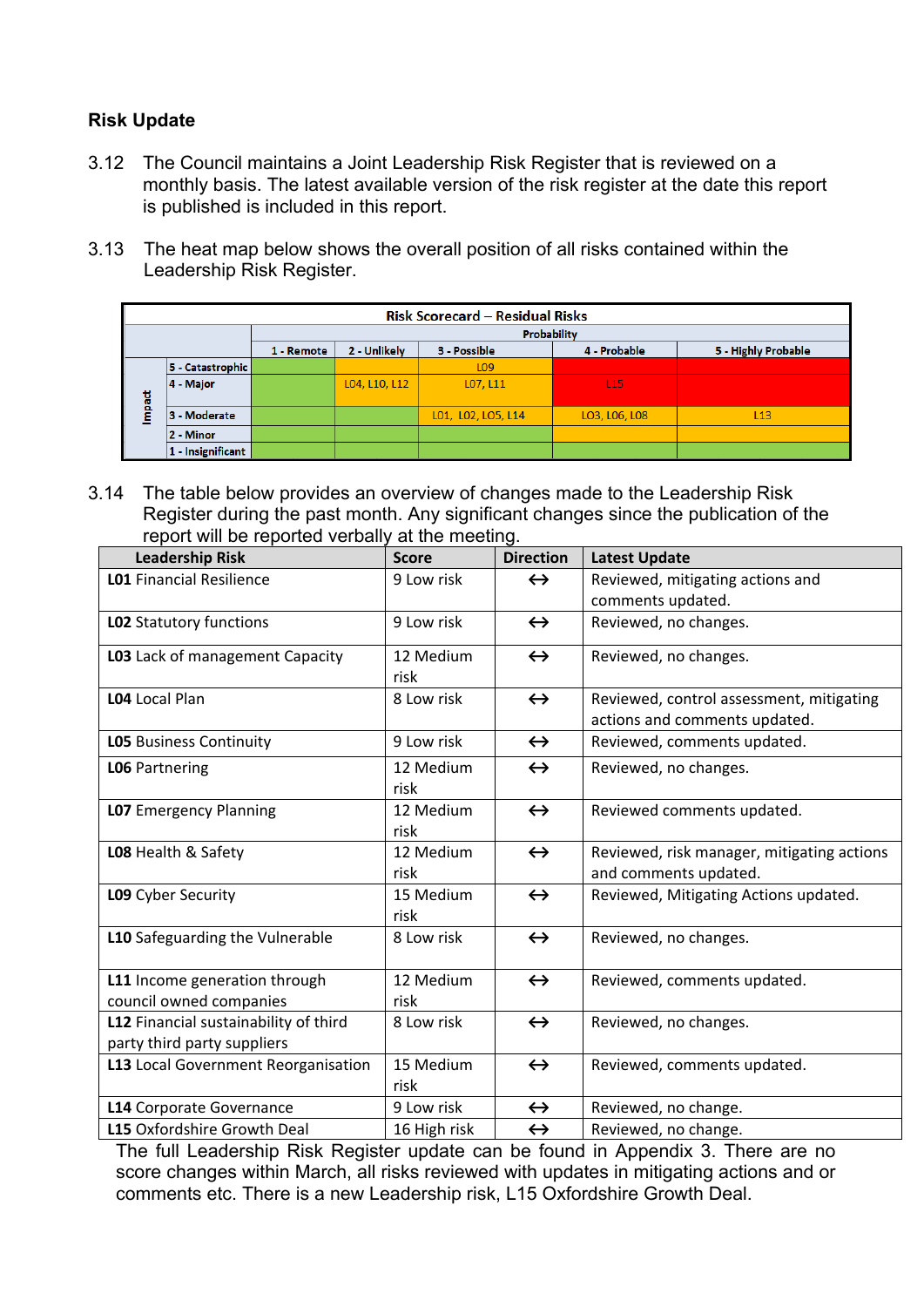### **Finance Update**

3.15 The revenue and capital outturn position for the Council for the year 2018/19 and the information contained within this report will form the basis upon which the Council will present its final statement of accounts at the end of May 2019 for review by our External auditors. The year 2018/19 has seen some significant movements across all budget areas although this reflects a number of issues where service provision has changed or structurally altered during the year as well as a number of one-off additional grant funds that Central Government have provided throughout the year and reflect in additional expenditure as well as additional income. The financial position has been managed and monitored throughout the year and reported on a monthly basis and any budget differences have been highlighted at the earliest possible opportunity.

During the budget setting process for 2019/20 we reviewed any budget variances in-year that were known at that time and where the financial variations relating to structural issues, these were realigned during that process, as appropriate.

#### 3.16 Revenue Position

The Council's forecast financial position is set out in the table below. Overall, for the financial year 2018/19 Cherwell District Council had a surplus of £431k, a slight increase in the amount that was reported in the prior month's finance report. The overall position is underpinned by an overspend of £706k on our services. The surplus for the council arises due to additional business rate growth in year and other changes of income that equate to approximately £1.137m.

Directorate overspends totalled £1.412m in year which is an increase of £367k from the previous month's report although it should be noted that we had a number of inyear grants awarded during the last few months of the year where we increased our spend to reflect the increased income that we had received targeted at specific services and projects.

For more detail on the movements at a Directorate level and across all other budgets please see the table below. These detail the main reasons for the variances in 2018/19.

| <b>Revenue Monitoring</b><br>(Brackets denotes an Underspend) | <b>Budget</b><br>£000 | Outturn<br>£000 | 2018/19<br>Variance | <b>Prior Month</b><br><b>Variances</b><br>£000 |
|---------------------------------------------------------------|-----------------------|-----------------|---------------------|------------------------------------------------|
| <b>Corporate Services</b>                                     | 177                   | 177             | -                   | 0                                              |
| <b>CORPORATE SERVICES TOTAL</b>                               | 177                   | 177             |                     |                                                |
| Communities                                                   | 1,693                 | 1,778           | 85                  | 20                                             |
| Leisure & Sport                                               | 2,674                 | 2,774           | 100                 | 105                                            |
| Housing                                                       | 1,643                 | 1,630           | (13)                | (72)                                           |
| <b>WELLBEING TOTAL</b>                                        | 6,010                 | 6,182           | 172                 | 53                                             |

*Communities £85k consists of a one-off additional £25k relating to the 2018 restructure, £20k relating to The Mill professional fees and contribution for professional fees for development of Pye Gallery £22k, £8k Arts Development relating to grant overspend, Brighter Futures projects £10k.*

*Leisure & Sport £100k consist of additional £60k for Assistant Director and Staff post; and budget*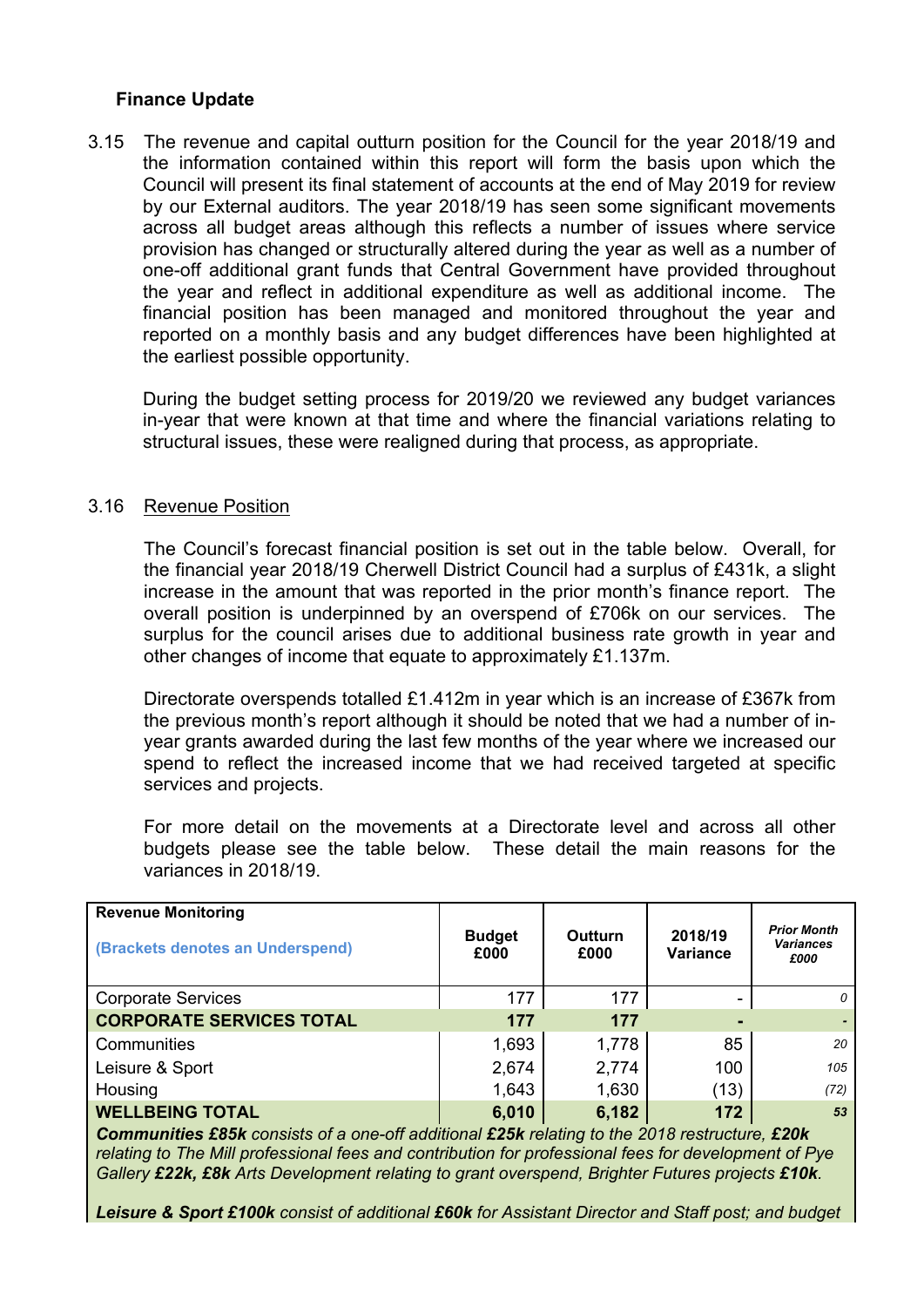*realignment cost of £40k for the Parkwood contract fees. The staffing budgets have been realigned for 2019/20*

*Housing (£13k) consists of savings within Strategic Housing Supplies and Services.*

| <b>Planning Policy &amp; Development</b> | 1.414 | 1.414 | ۰   |     |
|------------------------------------------|-------|-------|-----|-----|
| Economy & Regeneration                   | 453   | 704   | 251 | 284 |
| <b>PLACE &amp; GROWTH TOTAL</b>          | 1,867 | 2,118 | 251 | 284 |

*Economy and Regeneration £251k consists of Build! £103k budget realignment and additional £148k cost for the Executive Director post of Place and Growth and Interim Advisor on Growth Deal*

| <b>Environmental Services</b>    | 5.163 | 5.517 | 354 |      |
|----------------------------------|-------|-------|-----|------|
| Environmental Health & Licensing | 911   | 924   |     | (26) |
| <b>ENVIRONMENT TOTAL</b>         | 6.074 | 6,441 | 367 | 55   |

*Environmental Services £354k made up of £192k due to increase in the price charge per tonne (Gate Fees) for dry goods recycling and Bulking and handling charges. Officers are keeping the market under close review. There has been a reduction in recycling credits of £37k owing to lower recycling tonnages, additional income (mainly from the car parks) of (£55k), additional £59k staffing cost to cover sickness and maternity, £60k vehicle cost, £54k maintenance cost and £7k vet and boarding fees.*

*Environmental Health & Licensing £13k consist of (£8k) underspend across the service on professional & consultants fees, £21k under recovery of CCTV income.*

| Law & Governance                                                                 | 1,399          | 1,434          | 35         | 36         |
|----------------------------------------------------------------------------------|----------------|----------------|------------|------------|
| Finance & Procurement<br><b>Property Investment &amp; Contract</b><br>Management | 649<br>(2,261) | 843<br>(1,928) | 194<br>333 | 275<br>306 |
| <b>FINANCE &amp; GOVERNANCE TOTAL</b>                                            | (213)          | 349            | 562        | 617        |

*Law and Governance £35k, consist of (£23k) members allowance budget realignment and £58k for the conducting of District Elections.*

*Finance & Procurement £194k, made up of £35k additional cost further to outsourcing the Corporate Fraud Team to Oxford City Council and National Fraud Initiative "NFI" work.£159k arising from interim staff costs required to support the Council in meeting financial reporting deadlines and implementing financial management improvements during 2018/19.*

*Property Investment Contract Management £333k mainly due to the delay in the project completion date of Crown House that has been highlighted throughout 2018/19.*

| Customers & IT services              | 2,869 | 2.956 |      |    |
|--------------------------------------|-------|-------|------|----|
| Strategic Marketing & Communications | 334   | 358   | 24   | 34 |
| HR, OD & Payroll                     | 756   | 733   | (23) | 15 |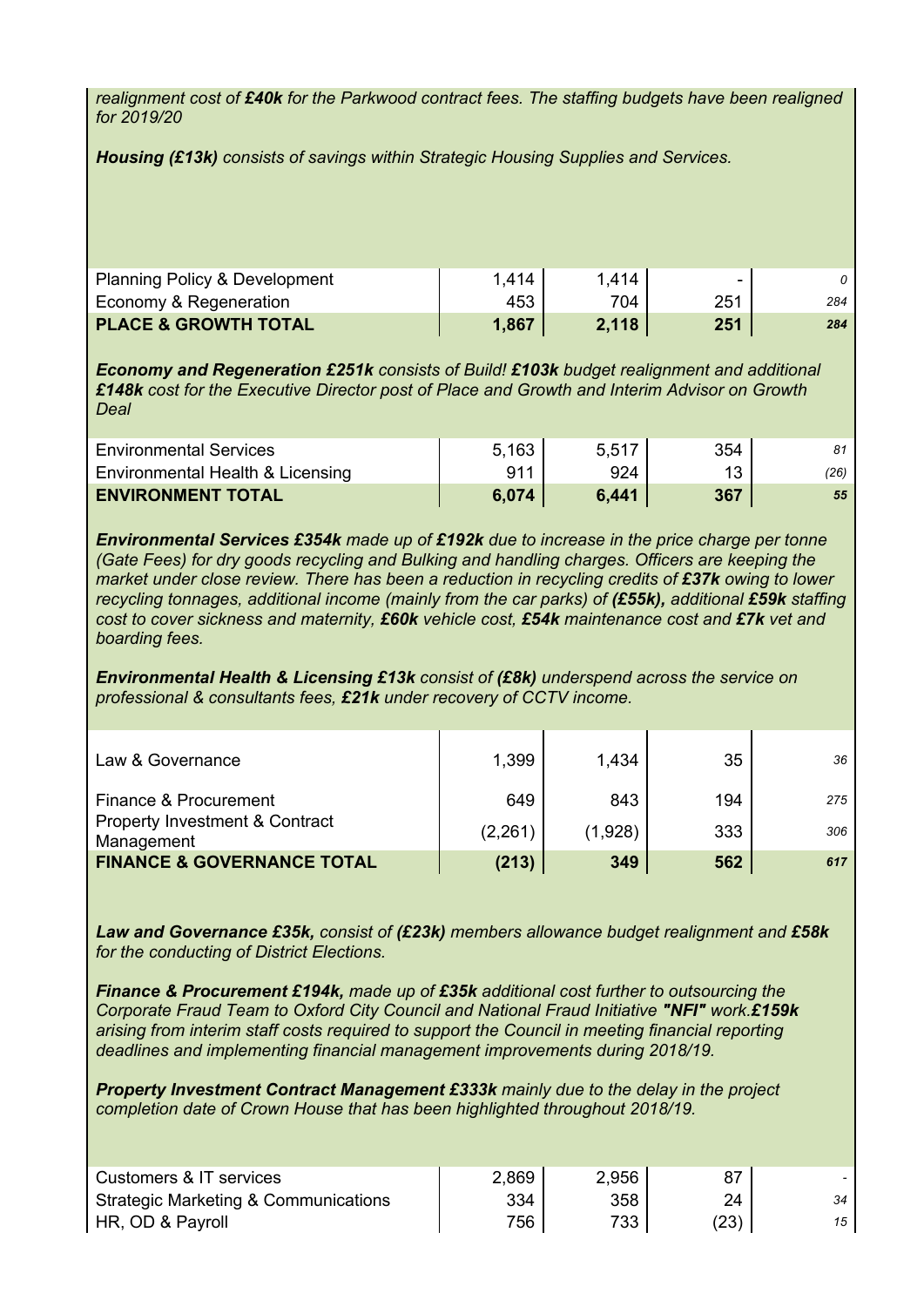| Performance & Transformation             |       | (149) | (28) |    |
|------------------------------------------|-------|-------|------|----|
| <b>CUSTOMERS &amp; IT SERVICES TOTAL</b> | 3.838 | 3.898 | 60   | 36 |

*Customers & IT Services £87k overspend largely due to income from CSN where the contract relates to 10 months instead of 12.*

*Strategic Marketing and Communications £24k overspend Assistant Directors post, pending opportunities for increased joint working with OCC in this area.*

*HR, OD and Payroll (£23k) underspend due to licence costs identified as relating to 19/20.*

*Performance and Transformation (£28K) made up of (£78k) savings due to budget realignment cost and a £50k under recovery in Land Charges income.*

| <b>TOTAL DIRECTORATES</b>      | 17,753                | 19,165          | 1,412               | 1,045                                          |
|--------------------------------|-----------------------|-----------------|---------------------|------------------------------------------------|
| <b>Revenue Monitoring</b>      | <b>Budget</b><br>£000 | Outturn<br>£000 | 2018/19<br>Variance | <b>Prior Month</b><br><b>Variances</b><br>£000 |
| Use of Reserves                | 6,135                 | 6,366           | 231                 | 90                                             |
| <b>Investment Costs</b>        | 2,074                 | 2,074           |                     |                                                |
| Investment Interest & Income   | (2,936)               | (3,860)         | (924)               | (592)                                          |
| <b>Pension Costs</b>           | 338                   | 315             | (23)                | (17)                                           |
| <b>Capital Charges</b>         | (4,002)               | (3,992)         | 10                  |                                                |
| <b>EXECUTIVE MATTERS TOTAL</b> | 1,608                 | 902             | (706)               | (519)                                          |

*Use of Reserves 231k for transfers to specific earmarked reserves*

*Interest on Investment (£924k) increase in interest income and reduction in interest payable for Treasury Management through management by the team as well as the impact of reprofiling capital expenditure during the year on our borrowing requirements.*

*Pension Costs (£23k) reduction in pension cost.*

*Capital Charges £10k Under recovery of Capital charges*

| <b>COST OF SERVICES</b> | .362 | ,068<br>20. | 706 | 526 |
|-------------------------|------|-------------|-----|-----|
|                         |      |             |     |     |

| <b>Funding</b><br>(Brackets denotes an Increase in Funding) | <b>Budget</b><br>£000 | <b>Forecast</b><br>£000 | 2018/19<br><b>Variance</b> | <b>Prior Period</b><br><b>Variances</b><br>£000 |
|-------------------------------------------------------------|-----------------------|-------------------------|----------------------------|-------------------------------------------------|
| <b>Business Rates Baseline</b>                              | (3,673)               | (3,673)                 |                            |                                                 |
| <b>Revenue Support Grant</b>                                | (637)                 | (637)                   |                            |                                                 |
| <b>FORMULA GRANT EQUIVALENT</b>                             | (4, 310)              | (4, 310)                | -                          |                                                 |
| <b>Transfer to Parish Councils for CTRS</b>                 | 349                   | 349                     |                            |                                                 |
| <b>New Homes Bonus</b>                                      | (4,009)               | (3,995)                 | 14                         |                                                 |
| <b>GRANTS AWARDED TOTAL</b>                                 | (3,660)               | (3,646)                 | 14                         |                                                 |
| <b>BUSINESS RATES GROWTH TOTAL</b>                          | (4,829)               | (5,980)                 | (1, 151)                   | (900)                                           |

*BUSINESS RATES GROWTH (£1151k) Increase is due to growth in new businesses in the Cherwell District and an increase in pooling income from growth in new businesses in the Oxfordshire Districts.*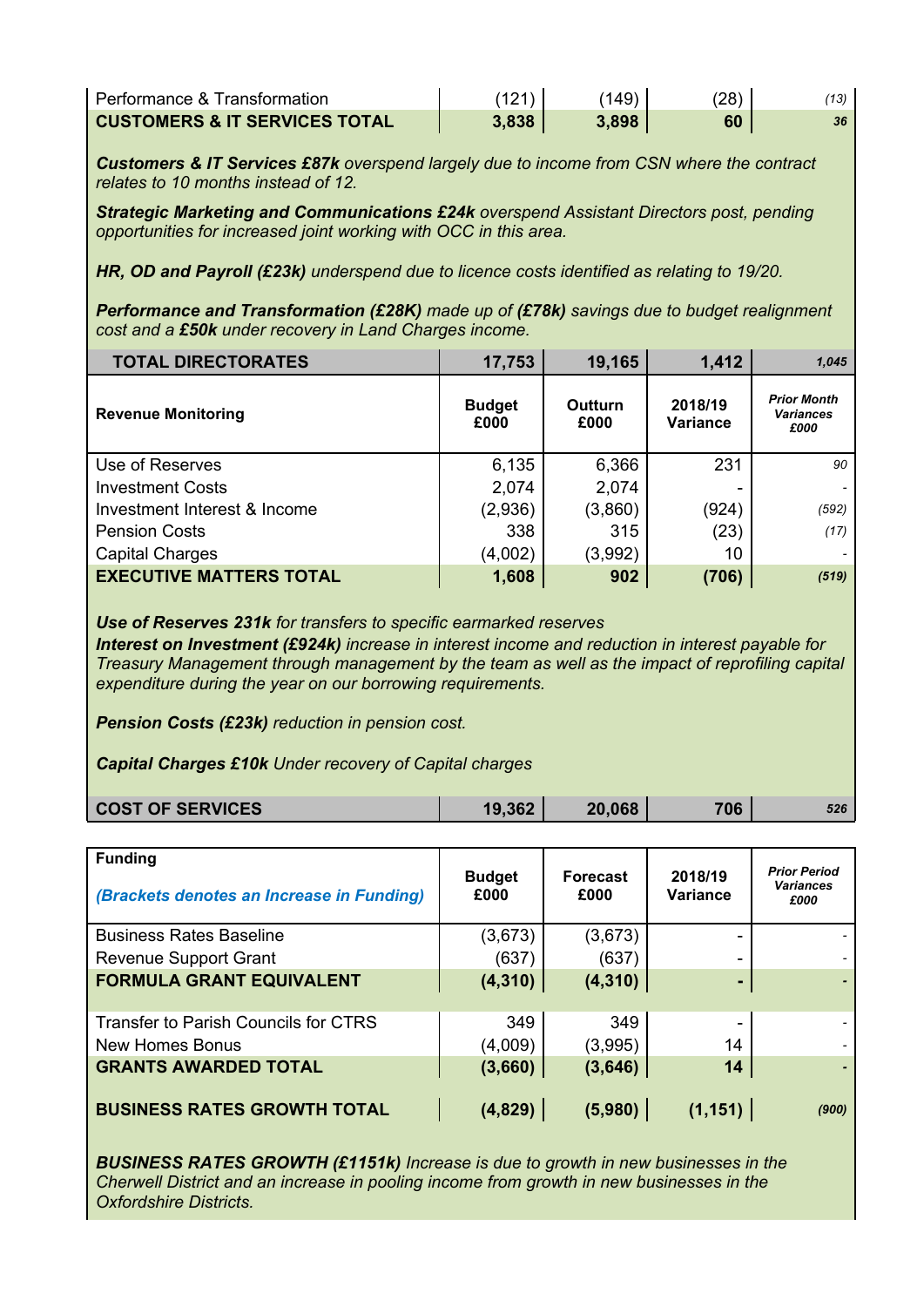| <b>New Homes Bonus £14k</b> under recovery of new homes bonus |           |           |          |       |
|---------------------------------------------------------------|-----------|-----------|----------|-------|
| Council Tax                                                   | (6,506)   | (6,506)   | -        |       |
| <b>Collection Fund</b>                                        | (58)      | (58)      |          |       |
| <b>COUNCIL TAX INCOME TOTAL</b>                               | (6, 564)  | (6, 564)  |          |       |
| <b>TOTAL INCOME</b>                                           | (19, 363) | (20, 500) | (1, 137) | (900) |
| (Surplus)/Deficit                                             |           |           | (431)    | (374) |

The graph below shows the overall variance by Directorate and compares the budget to the outturn position.



### **Additional Grant Income for 2018/19 and 2019/20**

A number of one off grant awards has been made by central government departments during 2018/19 relating to both 2018/19 and 2019/20. The grants for 2019/20 were awarded after budget was approved in February 2019 so could not be included at that stage. The recommendations in this report ensure that the proper governance and permissions are in place to spend the money that has been received.

All grant conditions have been met in relation to these grants where they were awarded during 2018/19 and we will ensure that all 2019/20 grants are equally compliant.

| Grant                                                                                          | Amount        | <b>Narrative</b>                                                                                                                                     |
|------------------------------------------------------------------------------------------------|---------------|------------------------------------------------------------------------------------------------------------------------------------------------------|
| Artworks - grant received for cultural<br>education programme 19/20                            | (18,000.00)   | No conditions attached to the monies we received in<br>2018/19. However, we are due to receive further grant that<br>MUST be spent in 2019/20        |
| FS Food Standards Agency - unspent<br>NIS (National Inspection Strategies)<br>pathfinder grant | (6,000.00)    | Confirmation received there are no timescales for<br>repayment - Spend in 2019/20                                                                    |
| FHSG Flexible Homelessness Support<br>Grant-Reserve                                            | (205, 426.00) | Contact at MHCLG confirmed that there are no terms in the<br>S31 Determination letter to spend in year the grant was<br>allocated - Spend in 2019/20 |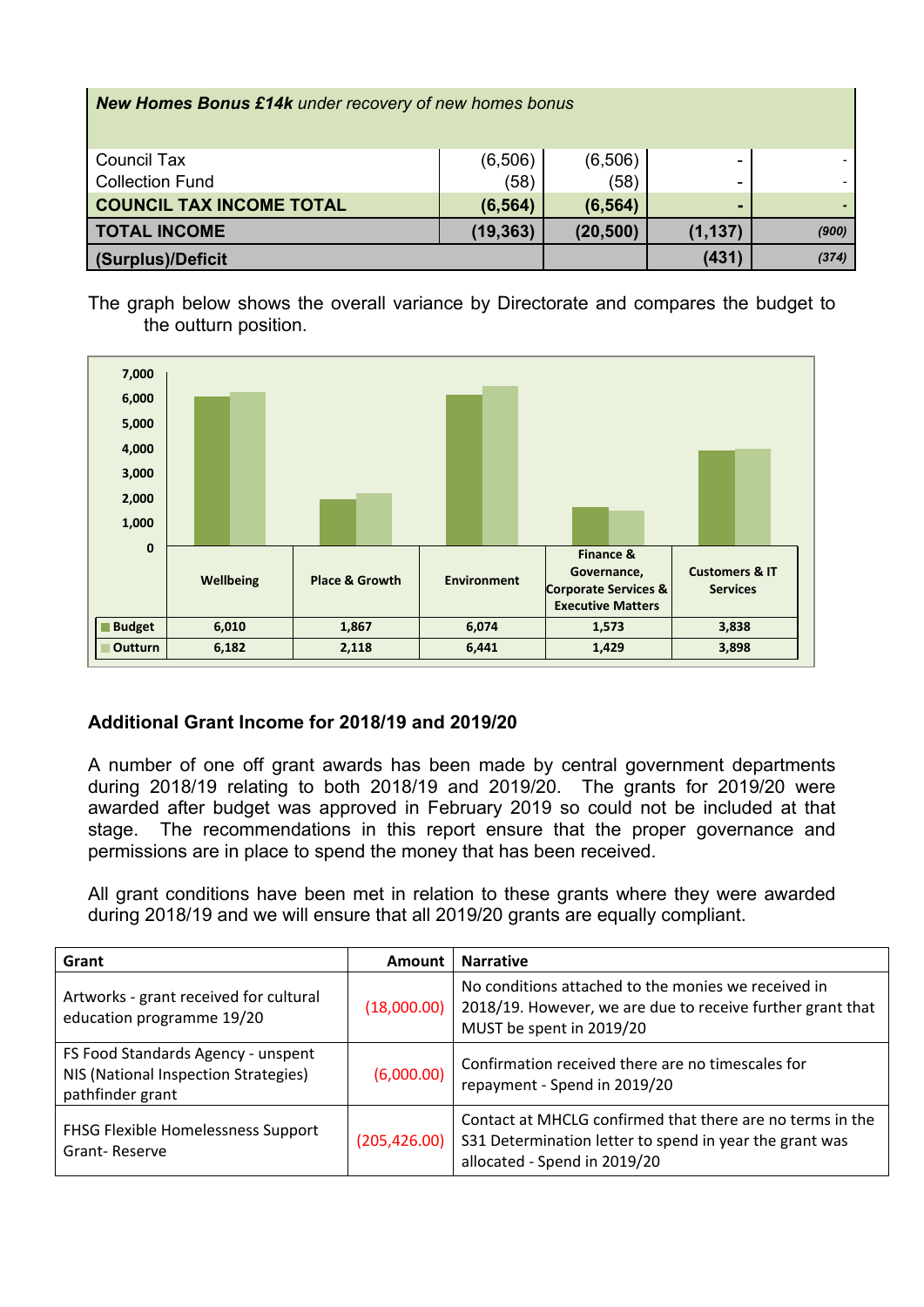| New Burdens HRA (Homelessness<br><b>Reduction Act)</b>    | (98, 636.00)  | Contact at MHCLG confirmed that there are no terms in the<br>S31 Determination letter to spend in year the grant was<br>allocated - Spend in 2019/20 |
|-----------------------------------------------------------|---------------|------------------------------------------------------------------------------------------------------------------------------------------------------|
| Additional FHSG & New Burdens HRA                         | (73,533.00)   | Contact at MHCLG confirmed that there are no terms in the<br>S31 Determination letter to spend in year the grant was<br>allocated - Spend in 2019/20 |
| <b>MHCLG - Pocket Park Plus Programme</b>                 | (40,970.00)   | Return date of March 2020 of evaluation of the spend -<br>Spend in 2019/20                                                                           |
| NHS England Healthy New Towns                             | (251, 431.58) | Confirmation received that there are no terms to repay the<br>unspent grant - Spend in 2019/20                                                       |
| new Burdens Funding for the<br><b>Brownfield Register</b> | (33,687.00)   | Confirmation from MHCLG that this grant is not ringfenced -<br>Spend in 2019/20                                                                      |
| new Burdens Funding for the Custom<br>Self Build Register | (30,000.00)   | Confirmation from MHCLG that this grant is not ringfenced -<br>Spend in 2019/20                                                                      |
| <b>EU Exit Grant</b>                                      | (17, 484.00)  | Spend in 2019/20                                                                                                                                     |
| Letting & Rogue Landlords grant                           | (1,229.00)    | Spent in 2018/19                                                                                                                                     |
| National Clean Up                                         | (25, 874.00)  | Spent in 2018/19                                                                                                                                     |
| DFG (Disabled Facilities Grant)                           | (123,000.00)  | Spent in 2018/19                                                                                                                                     |
| DWP new Burdens                                           | (16, 384.00)  | Spend in 2019/20                                                                                                                                     |

### 3.17 Capital Programme –

A summary of the capital programme draft outturn is set out in the table below. The detailed Capital programme is shown in the appendices to this report.

The original budget for 2018/19 totalled £113.7m but £68.5m was re-profiled into 2019/20 and beyond 2019/20. Overall, we have underspent in year by £541k. There are a number of projects where underspends have been identified as well as one project where an overspend has been identified. More detail can be found in the appendices included with this report.

| <b>Directorate</b>                 | <b>Budget</b><br>£000 | <b>Outturn</b> | $Re-$<br>profiled<br>into<br>2019/20<br>£000 | $Re-$<br>profiled<br>beyond<br>2019/20<br>£000 | <b>Current</b><br><b>Period</b><br><b>Variances</b><br>£000 | <b>Prior Period</b><br><b>Variances</b><br>£000 |
|------------------------------------|-----------------------|----------------|----------------------------------------------|------------------------------------------------|-------------------------------------------------------------|-------------------------------------------------|
| Wellbeing                          | 3,747                 | 1,790          | 1,935                                        | 0                                              | (166)                                                       | (11)                                            |
| Place & Growth                     | 15,233                | 4,847          | 10,510                                       | 0                                              | 124                                                         | 0                                               |
| Environment                        | 1,830                 | 755            | 754                                          | 0                                              | (321)                                                       | (93)                                            |
| Finance & Governance               | 91,884                | 12,356         | 54,825                                       | 24,667                                         | (36)                                                        | (85)                                            |
| <b>Customers &amp; IT Services</b> | 1,034                 | 391            | 503                                          | 0                                              | (140)                                                       |                                                 |
| <b>Total</b>                       | 113,728               | 20,138         | 68,527                                       | 24,667                                         | (397)                                                       | (189)                                           |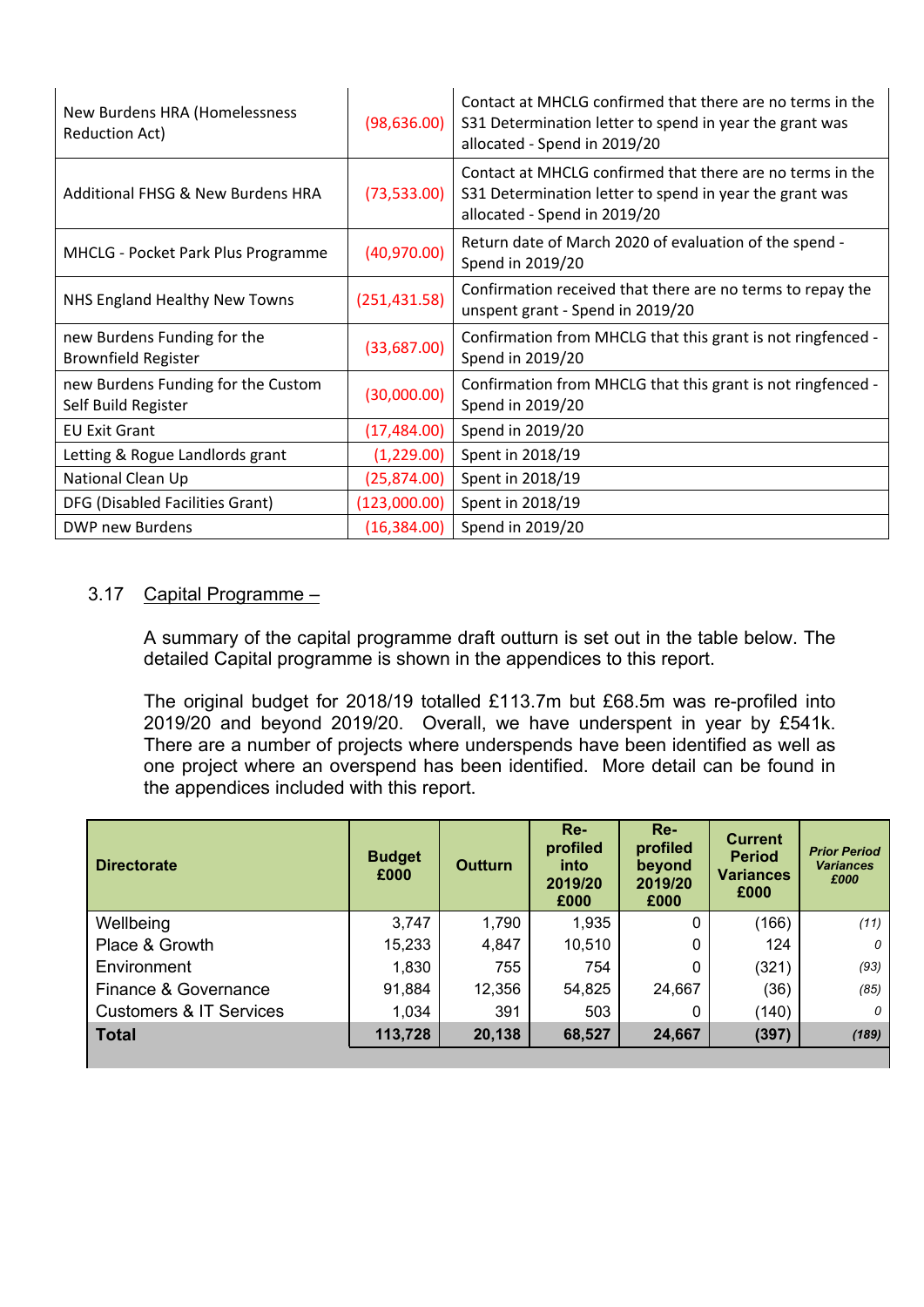#### *Re-Profiled into 2019/20 and Beyond 2019/20:*

*Wellbeing £1,935k Comprises £122k Bicester Leisure Centre Extension following strategy presented to members* and prioritisation these has been reprofile to 19/20; £440k budget for the Sunshine Centre project which is not *expected in 2018/19, £14k budget to cover Biomass Heating Bicester Leisure centre which is currently under* investigation to ascertain the validity of this work the investigation is not expected to complete in 2018/19, £80k budget to cover solar PV component replacement at the sports centre which is not expected in 2018/19; and £30k *Spiceball Leisure centre bridge resurfacing works to be determined post completion of the CQ2 new bridge* connection in 2018. Re-profiled into 2019/20. And a £65k work on the Cooper sports Facility Floodlight, will not be completed in 2018/19 due to access issue, hence re-profiled to 2019/20 and £903k Discretionary Grants Domestic *Properties & Disabled Facilities Grant not required in 2018/19 but envisaged to be utilised in 2019/20. Abritas System upgrade £19k for second payment due in 2019/20 and Corporate Booking System £60k further works undertaken for provision of booking system JADU.*

*Football Development Plan £20k for completion of Leisure Strategy and £183k works for North Oxfordshire Academy works.*

*Place & Growth £10,510k comprises of £1,160k for East West Railways where 5 years of scheduled capital* contributions to 2019/20 have not yet been requested. Re-profiled to 2019/20; and £84k spending linked to the delivery of "The Hill youth and community centre". It is likely that the new facility won't be completed this financial *year. £989k The Hill Community Centre, completion due in Autumn 2019, £1,709k Build 1b Creampots is complete and Admiral Holland has awarded construction to be completed in 2019/20 and Programme 1a and £6,500k relating to Build Programme Phase 2, £68k relating to North West Bicester Eco Centre.*

*Environment £754k made up of £210k budget for the replacement of parking equipment, Off road parking facilities and depot electric charging point, £50k planned changes to the "Public Conveniences", £319k deferred* due to the useful life of some vehicles longer than estimated, £15k Work on the "Charging point for Depot electric vehicles & proposed Bay Marking" projects; will not be required in 2018/19, but next budget year, hence reprofiled to 2019/20 and £15k Work on the "Urban Centre Electricity Installations"; will not be required in 2018/19, but next budget vear, hence re-profiled to 2019/20. Bin replacement schemes £65k lead times on ordering means this will *be carried into 2019/20.*

*Finance & Governance £54,825k comprises £1,391k for work on; Academy Harmonisation, Condition Survey Works, Bradley Arcade Roof Repairs, Spiceball Riverbank Reinstatement, Banbury Health Centre Ventilation and cooling systems, Franklins House - Travelodge, Cherwell Community Fund, Housing IT Asset system, Orchard Way works, Retained Land, Thorpe Place and Thorpe Way Industrial Units, Horsefair Banbury, Thorpe Lane* Tarmac and EPC Certification are all planned for completion in 2019/20, £45,798k work on CQ2 planned for next year along with £7,636k. Re-profiled into 2019/20. And an additional cost of £24,667k work on CQ2 planned for *completion beyond 2019/20 further updates on the specific re-profiling to be advised.*

**Customers & IT Services** comprises of £503k this comprises of new telephony system that will be implemented in 2019/20 £112k. CRM to be replaced in 2019/20 £32k. ongoing project £216k for Land and Property *Harmonisation. IT Strategy review £105k, 5 year rolling programmes for HW/SW Replacement Programme and Uninterrupted Power Supply £38k.*

*Current Period Variances: Wellbeing (£166k) budgets no longer required.*

*Place & Growth £124k relates to the settlement with a contractor on finalisation of one development Environment (£321k), Budgets no longer required.*

*Finance & Governance (£36k) for budgets no longer required less additional legal fees on one project Customer Service & IT (£140k) budgets no longer required.*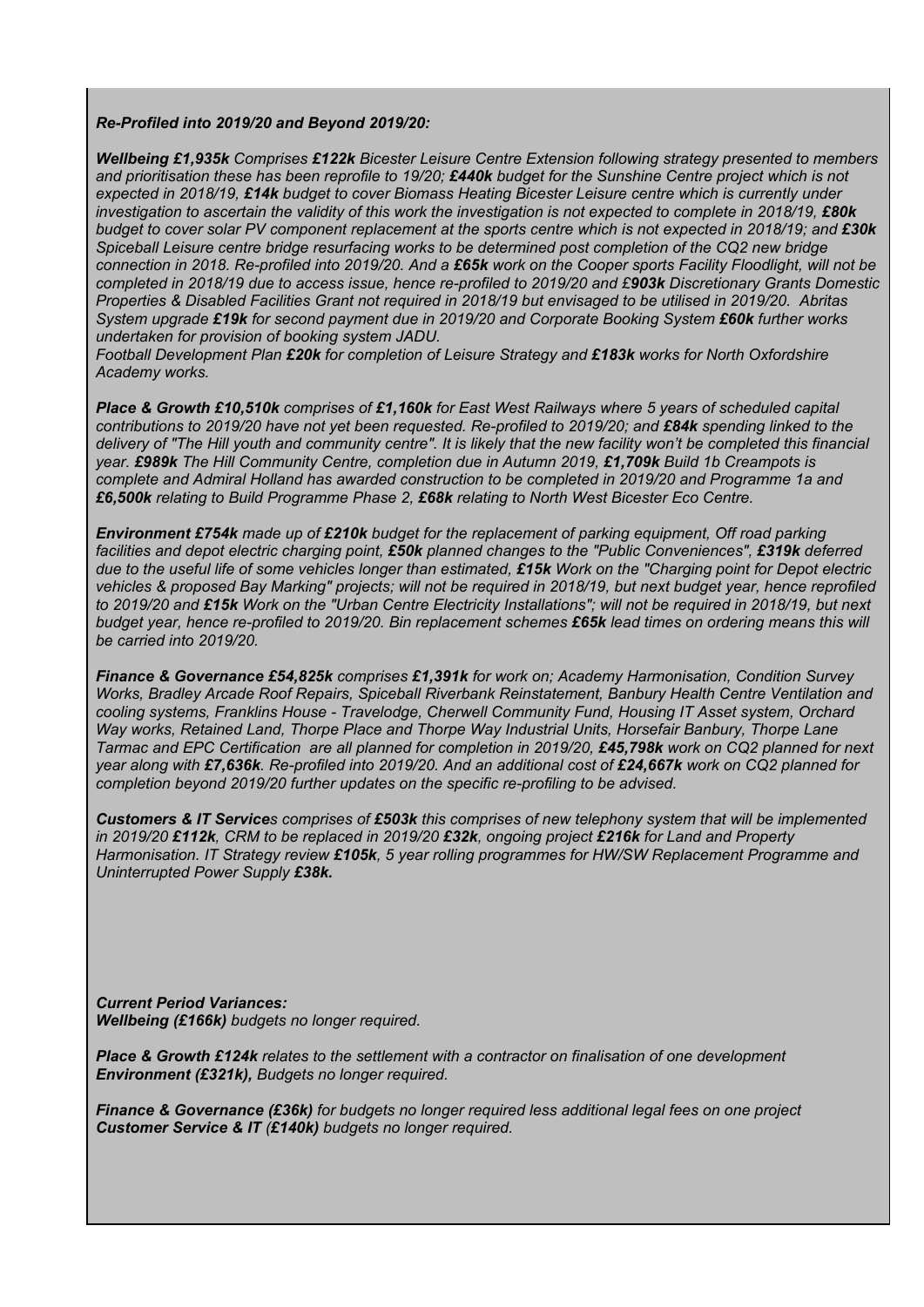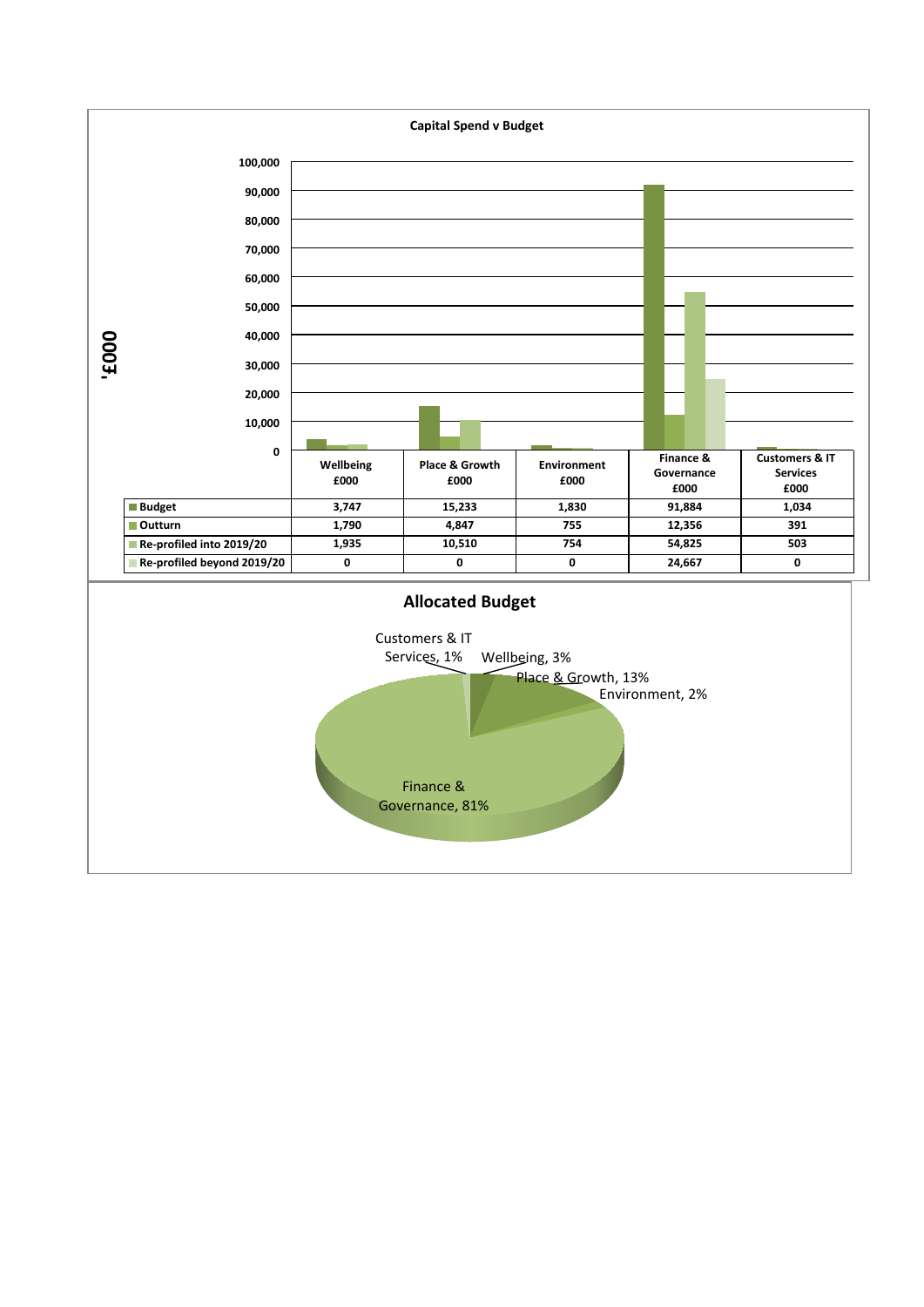## **4.0 Conclusion and Reasons for Recommendations**

4.1 It is recommended that the contents of this report are noted.

### **5.0 Consultation**

5.1 This report sets out performance, risk and budgetary information from the previous month and as such no formal consultation on the content or recommendations is required.

## **6.0 Alternative Options and Reasons for Rejection**

6.1 The following alternative options have been identified and rejected for the reasons as set out below.

Option 1: This report illustrates the Council's performance against the 2018-19 business plan. As this is a monitoring report, no further options have been considered. However, members may wish to request that officers provide additional information.

### **7.0 Implications**

### **Financial and Resource Implications**

7.1 The financial implications are detailed within section 3.15 through to 3.17 of this report.

Comments checked by:

Adele Taylor, Executive Director: Finance (Interim) [Adele.taylor@cherwellandsouthnorthants.gov.uk](mailto:Adele.taylor@cherwellandsouthnorthants.gov.uk) 0300 003 0103

#### **Legal Implications**

7.2 There are no legal implications from this report.

Comments checked by:

Nick Graham, Monitoring Officer: Law and Governance [Nick.Graham@cherwell-dc.gov.uk](mailto:Nick.Graham@cherwell-dc.gov.uk)

#### **Risk management**

7.3 This report contains a full update with regards to the Council's risk position at the end of the previous month. A risk management strategy is in place and the risk register has been fully reviewed.

Comments checked by:

Louise Tustian, Team Leader: Insight Team